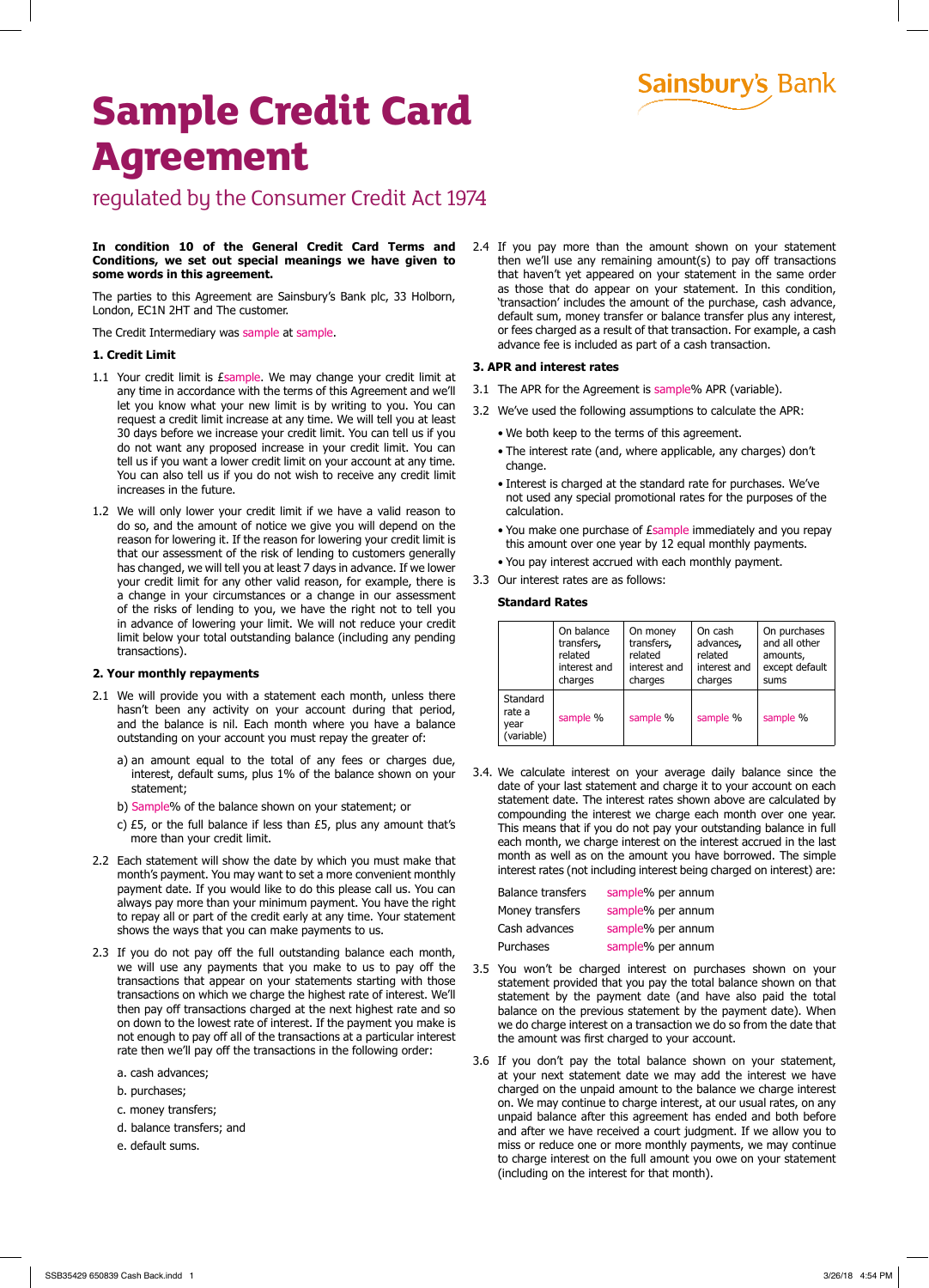3.7 We may change the interest rates applicable to your account for any valid reason listed below. This includes changing the rate of interest applicable to the types of transaction listed above or introducing new interest charges.

Valid reasons for varying your interest rate are:

- to reflect a change in the Bank of England base rate;
- to reflect changes to the law, regulations, codes of practice or the way we are regulated;
- to reflect changes in the costs to us of providing your account and the services and facilities available on it (including changes in technology we use);
- to reflect our assessment of the risk associated with your borrowing based upon behaviour or information obtained from Credit Reference Agencies;
- to ensure we continue to operate our business in a financially prudent manner and remain competitive in the market.
- 3.8 If we lower your interest rates, we may let you know before the change takes effect. If we increase any of the interest rates we charge under this agreement we'll tell you at least two months' before making the change. The new rates will apply to transactions and to your outstanding balance from the date the rate changes (which will be stated in our notice to you). You may notify us before the change takes effect that you want to close your account and repay your balance at the existing interest rate. If you do this, you must stop making any transactions, cancel recurring transactions and destroy all cards.

#### **4. Total Amount Payable**

- 4.1 The total amount payable would be Esample based on the following assumptions:
	- 1. You and we keep to the terms of the agreement;
	- 2. You use your card to make a purchase of *Esample* at the start of the agreement;
	- 3. You repay that amount over the course of 1 year from the date of the transaction starting the month after you have made the purchase and you repay that amount, together with the interest charges accrued each month, by 12 equal monthly payments at the standard rate for purchases set out above;
	- 4. The interest rate (and, where applicable, any charges) don't change; and
	- 5. Your final payment clears all capital, interest and other charges outstanding.
- 4.2 For any statement period in which you:
	- a) make at least £250 of purchases at Sainsbury's (once any purchases refunded in that period have been deducted); and
	- b) make at least £250 of purchases elsewhere (once any purchases refunded in that period have been deducted),
	- c) you'll qualify for a £5 credit to your account in the following statement period.
- 4.3 For each of the first three months from account opening, we'll give you a rebate of 5% of the value of all purchases at Sainsbury's (once any purchases refunded in that period have been deducted) on your account. The rebates will be shown on the statement in the following month, up to a maximum of £50 per month.

Sainsbury's Telecoms, Energy, Travel Money, Argos and Habitat won't count as qualifying Sainsbury's purchases in conditions 11.8.and 11.9

#### **5. Charges**

5.1 We may charge a fee on the amount of a balance transfer or money transfer. This will vary dependent on your current offer. You can find out what this is by calling us. We charge a cash fee of sample % (at least £sample) for cash advances made in the UK or abroad. We may also limit the amount of your overall balance that can be made up of cash advances to a percentage of your overall credit limit. This is known as a cash limit.

5.2 If we apply this cash limit we'll tell you what that limit is and if it changes at any time. We may apply a limit to the amount you may draw from your account as cash advances within any one day or any other period we tell you. If we increase your cash limit, we will tell you at least 30 days before we do so. If we lower your cash limit because our assessment of the risk of lending to customers generally has changed, we will give you 7 days' notice. If we lower your cash limit because there is a change in your circumstances or a change in our assessment of the risks of lending to you, we have the right not to tell you in advance of lowering your limit.

**Sainsbury's Bank** 

- 5.3 We'll charge:
	- £12 each month in which a minimum payment amount that should have been paid remains outstanding.
	- £12 each month where you are over your credit limit when your statement is produced;
	- £12 each time a direct debit, cheque or other item is not paid, including a cheque which you write.
- 5.4 If you make transactions in a foreign currency, we'll change the amount of the transaction to pounds sterling at the payment scheme exchange rate used by the payment system (e.g. Mastercard, or Visa, depending on your card type) on the date the transaction is passed to us by them. You can find out the indicative payment scheme exchange rate by visiting www.mastercard.co.uk/en-gb/consumers/get-support/convertcurrency.html or

www.visaeurope.com/making-payments/exchange-rates. We'll charge a non-sterling transaction fee of sample% of the value of each foreign-currency transaction. We may also charge you £5 for changing your statement date if you have already asked us to change the date twice in the last six months.

- 5.5 We may change any fee or charge, or introduce new charges under this agreement to:
	- reflect changes to the law, codes of practice or the way we are regulated;
	- reflect changes in the costs to us of providing your account and the services and facilities available on it (including changes in technology we use);
	- reflect our assessment of the risk associated with your borrowing based upon behaviour or information obtained from Credit Reference Agencies;
	- ensure we continue to operate our business in a financially prudent manner and remain competitive in the market. If we do this, we will give you at least 30 calendar days' notice, unless the change is to your benefit, in which case we may make the change immediately.

#### **6. Right of Withdrawal**

6.1 You have the right under section 66A of the Consumer Credit Act 1974 to withdraw from this agreement within a period of 14 calendar days, starting the day after the day you receive a copy of your agreement with your credit card. You don't need to give us any reason. In order to exercise this right you must write to us at Sainsbury's Bank Credit Cards, PO Box 10592, Wigston, LE18 9GZ or call 08085 40 50 60. If you exercise your right to withdraw and you have used your card or card details for transactions during the withdrawal period, you must repay any outstanding balance, including any interest due, without delay and no later than 30 calendar days after you have given us notice of withdrawal. You can contact us to find out the amount of interest payable for each day and we will tell you without delay. You can make a payment through online banking, by telephone banking (if registered) or by post.